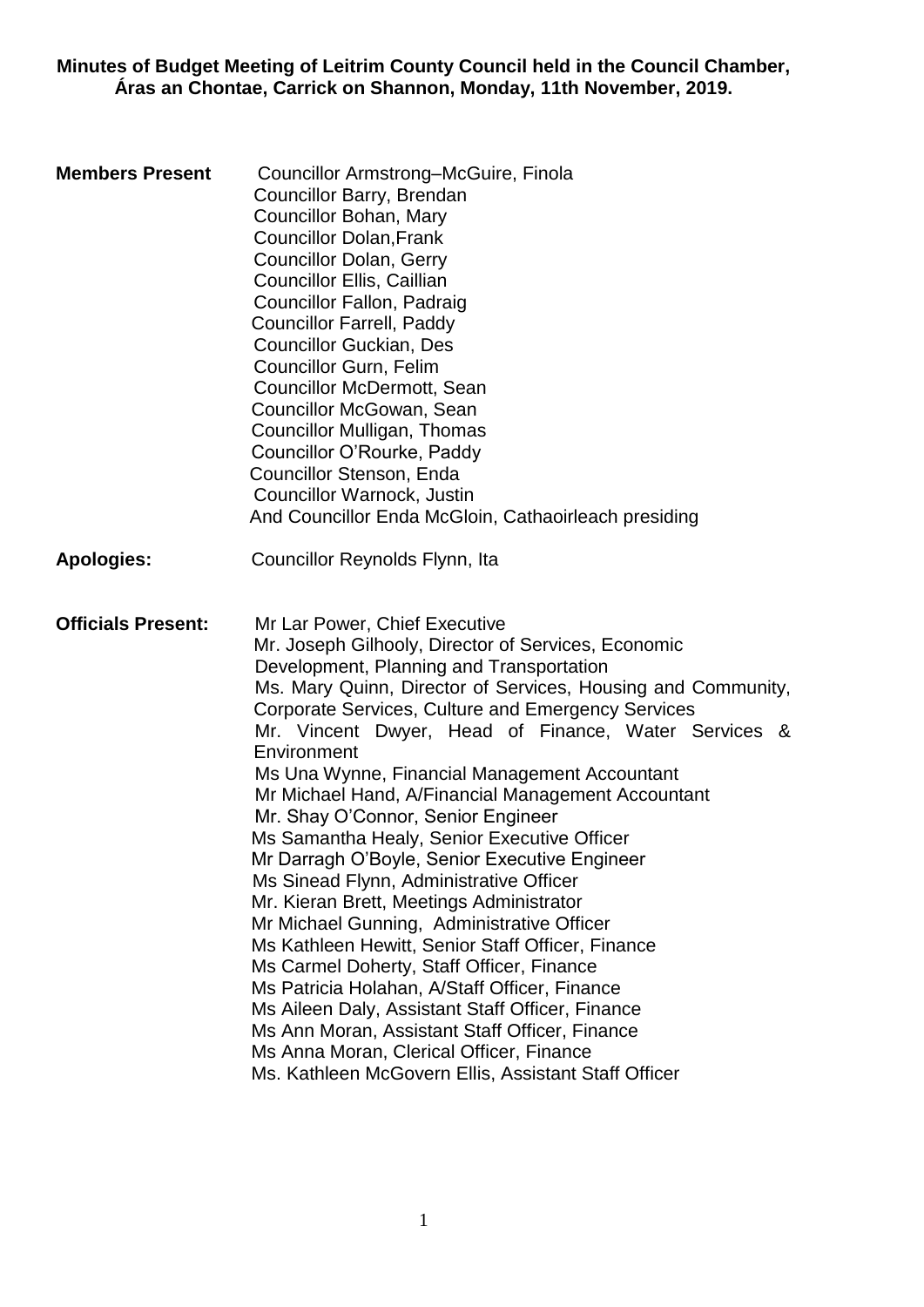#### **19/202 11/11/2019 Consideration of Draft Budget for the financial year ending 31st December 2020**

The Cathaoirleach, Councillor Enda McGloin invited Mr. Lar Power, Chief Executive to give an overview of the Draft Budget for 2020.

Mr Lar Power referred to the Draft Budget for the financial year ending 31<sup>st</sup> December, 2020 and to his report dated  $1<sup>st</sup>$  November, 2019 as circulated to each Member. A copy of the Budget document as circulated to the Members appears as **Appendix 1** to the Minutes of this Meeting in the Minute Book.

Mr Lar Power outlined that Mr Vincent Dwyer, Head of Finance, Water, Environment, Climate Action and Emergency Services would give an overview of the Draft Budget for 2020 as circulated to the Members.

Mr. Dwyer gave a detailed overview of the budgetary process and the structure of the Budget document. A copy of the presentation as delivered, and as circulated to the Members, appears as **Appendix 2** to the Minutes of this Meeting in the Minute Book.

It was agreed Mr. Dwyer would proceed to give an overview of Table A to F and that questions arising would be addressed thereafter.

The following items were raised

- Councillor Mary Bohan queried which table income from Rates falls under.
- Councillor Des Guckian referred to the spend on the Fire Services acknowledging the necessity for the level of expenditure.
- Councillor Des Guckian queried the costs associated with the Veterinary Service.

In response to the queries raised Mr Vincent Dwyer, Head of Finance, Water, Environment, Climate Action and Emergency Services responded as follows:

- Table A Calculation of Annual Rate on Valuation is 0.224.
- Costs associated with Fire Service is critical for the provision of the service.
- Veterinary Services is 100% funded by FSAI and the Contract for Dog Warden Service is included in this cost.

#### *Division A – Housing and Building*

The following items were raised:

• Councillor Mary Bohan raised a query regarding the Council's house building Programme.

In response to the queries raised Ms. Mary Quinn, Director of Services, Housing, Corporate Services, Community and Cultural Services responded as follows: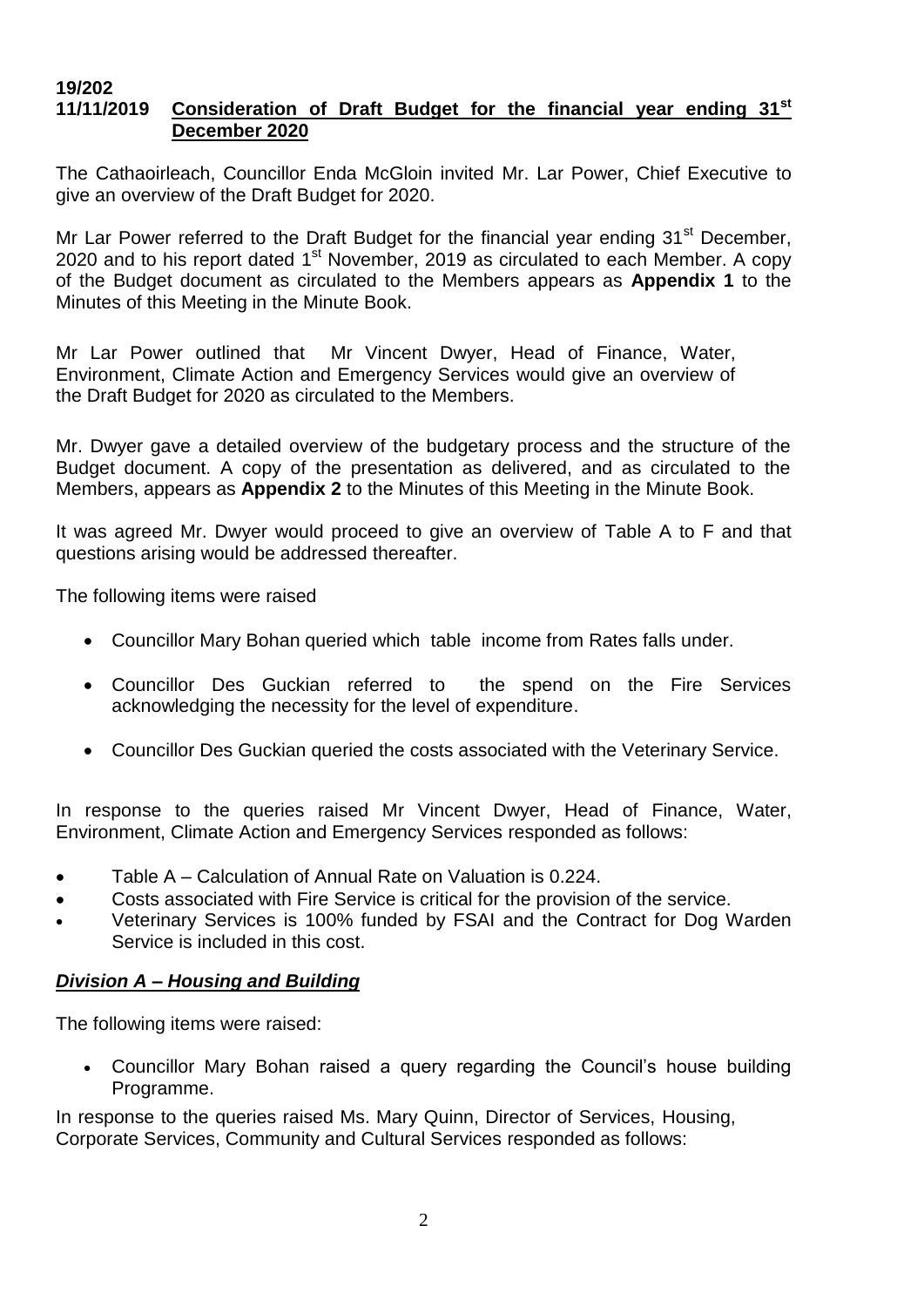The Housing & Building Programme is ongoing with a strong focus on increasing the supply of Local Authority Housing Units. The Housing and Building Programme is based on need which is approximately 185 on the Housing Waiting List. 264 on transfer waiting list which includes 242 in HAP accommodation.

# *Division B - Road Transport & Safety*

The following items were raised:

- Councillor Enda McGloin queried if there is a possibility of a programme or funding becoming available to introduce to LED Lighting in the county. Councillor Justin Warnock said that there are issues with LED Lighting in regard to potential impact on biodiversity.
- Councillor Sean McGowan sought an update in relation to public lighting in Housing Estates that have been taken in charge – Cllr McGowan noted that some of these estates are going into their  $4<sup>th</sup>$  year without lighting.
- Councillor Mary Bohan queried as to when the Review of the County Development Plan and consultation process is taking place.
- Councillor Mary Bohan proposed that a letter issue to the Minister requesting that the Roads Allocation be notified to the Local Authority earlier than February as it is very difficult for Elected Members to adopt a budget when they don't know the roads allocation.
- Councillor Mary Bohan queried if there are any provisions for public lighting.
- Councillor Felim Gurn sought an update on the LIS Scheme. Councillor Sean McGowan outlined that the LIS Scheme has not been opened up for the last few years and he paid tribute to Minister Ring for the funding received in this area.

Councillor Mary Bohan proposed that a new LIS application form and new scheme be devised.

Councillor Paddy O'Rourke said that he did not agree with the LIS Scheme presented to the Members at the May 2019 meeting in this regard.

Councillor Brendan Barry noted that 37 applications for the LIS were submitted before the scheme closed.

In response to the queries raised Mr. Joseph Gilhooly, Deputy Chief Executive and Director of Services, Economic Development, Planning and Infrastructural Services responded as follows:

• No provision has been made for additional Public Lighting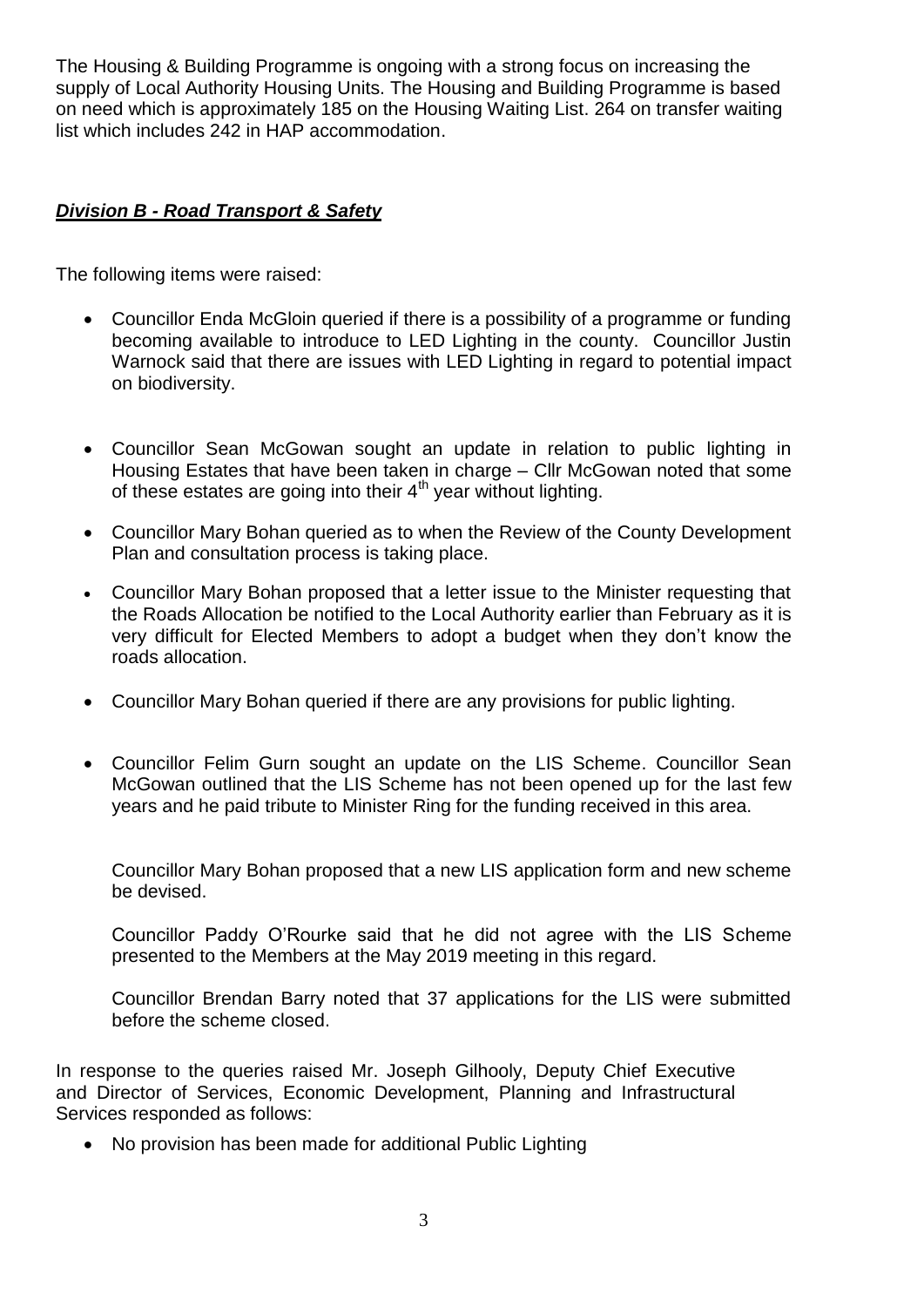- Public lighting issues in housing estates recently taken in charge are being addressed.
- The review of the County Development Plan will depend on the completion of Regional Spatial Strategic Plan which is scheduled to be adopted before Christmas following which the review of the County Development Plan will commence.
- The Road Works programme provision is based on the 2019 Roads Works Programme and once notification of the Roads allocation is known the programme will be amended to reflect the allocation.
- The position in relation to the LIS has not changed since May 2019. A number of funding allocations have been received for LIS's; 54 schemes have been delivered, 27 applications are no longer interested in the scheme, and 124 are currently on the list to be delivered. There has been no  $2<sup>nd</sup>$  allocation received to date in 2019 for Local Improvement Schemes. When the SPC is established the LIS will be considered.

# **Division D - Development Management**

The following items were raised:

- Councillor Padraig Fallon proposed that there should be supports available for organisations promoting tourism in the county.
- Councillor Justin Warnock queried if the allocation of €431,068 for Tourism Development and Promotion is shared between the three Municipal Districts.
- Councillor Felim Gurn sought an update on the reduced Library opening hours being proposed.
- Councillor Sean McGowan proposed that Town Twinning should be put in place and asked that the Executive look at this.
- Councillor Justin Warnock proposed that Leitrim be included in the Wild Atlantic Way Passport Book.
- Councillor Des Guckian expressed his concerns about the denial of proper planning especially in rural areas and that the County Development Plan is delayed and that there is not enough of emphasis on Broadband which is very important for Leitrim. Councillor Guckian said he didn't see much for social or economic benefit for Leitrim in the budget as presented and he said he opposed the adoption of the budget book and called on the Executive to withdraw the budget and Councillors to reject it.
- Councillor Enda McGloin proposed that an update on Broadband be available at the January Meeting.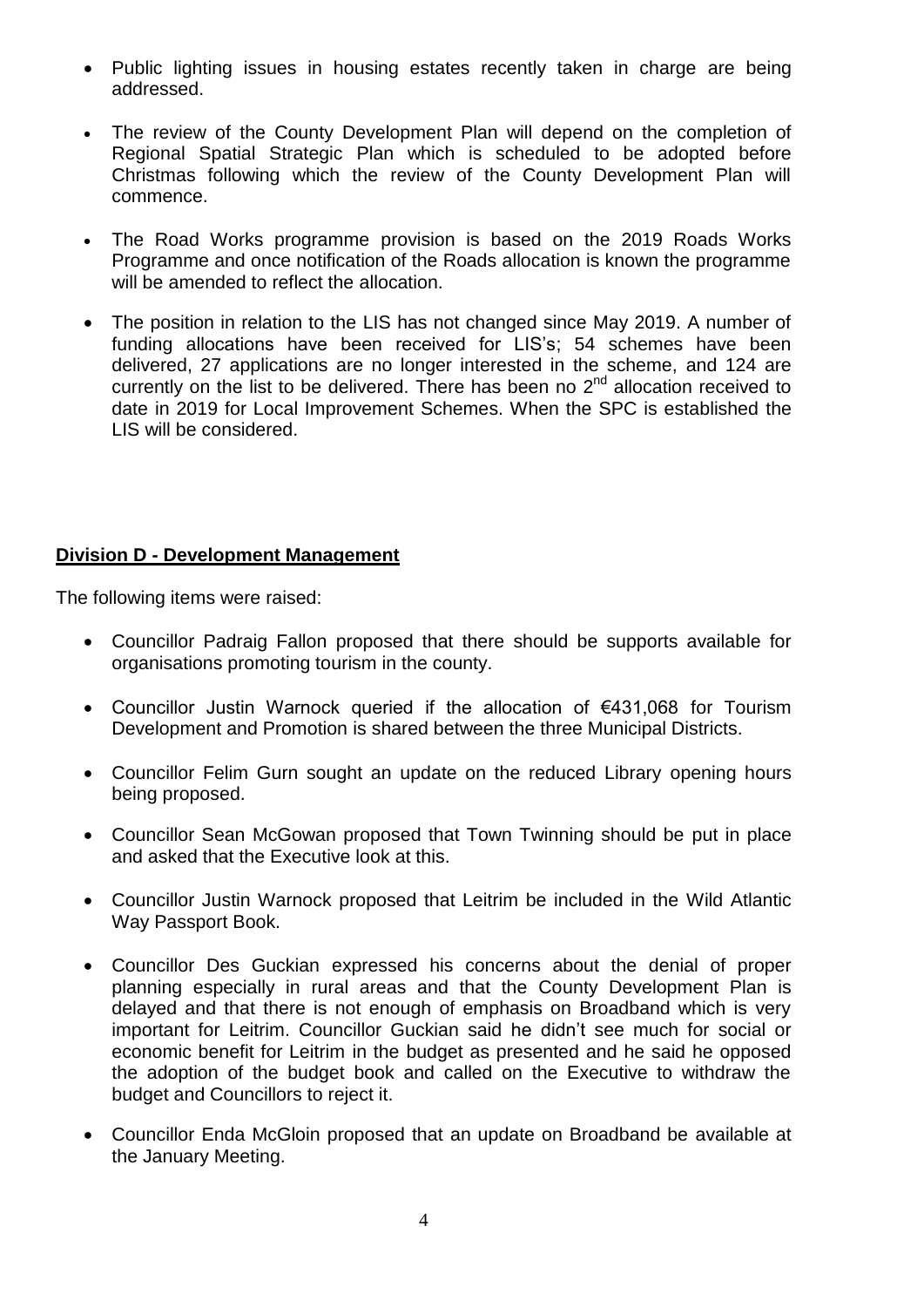- Councillor Sean McDermott queried if there is a provision for the Sean McDiarmada Summer school and ICBAN Contribution.
- Councillor Enda Stenson said Lough Rynn Rowing Centre has be to enhanced and promoted as a major centre for rowing.
- Councillor Mary Bohan queried if the new council office in Manorhamilton is factored into the budget.

In response to the queries raised Mr. Joseph Gilhooly, Deputy Chief Executive and Director of Services, Economic Development, Planning and Infrastructural Services responded as follows:

- There is an increased provision for Tourism in the Budget with provision for a range of initiatives including:-
	- $\triangleright$  Support of the operation of the Carrick-on-Shannon Tourist office and the newly established Discovery Centre at Knock Airport
	- $\triangleright$  Continue marketing and promotion campaigns in 2020 on the Leitrim Tourism website
	- $\triangleright$  Promotion of the blueways
	- **▶ Market and promote Slow Adventure Tourism**
	- Tourism Clinic Availability of the Tourism Officer in Manorhamilton and Ballinamore one day a month to develop more tourism throughout the county.
	- $\triangleright$  Increase circulation of Tourism leaflets showing key attractions across the county.
- Failte Ireland will be contacted in regard to including Leitrim in the Wild Atlantic Way Passport.
- The increased provision in the Budget for Broadband with a priority on the 20 hotspots at various rural locations.

In response to the queries raised Ms. Mary Quinn, Director of Services, Housing, Corporate Services, Community and Cultural Services responded as follows:

- The current situation in relation to Library Opening Hours is the same as set out at last meeting of Leitrim County Council on November 4<sup>th</sup> and a public notice has been published in this regard.
- Town Twinning opportunities will be examined.

# **Division E - Environmental Services**

The following items were raised:

.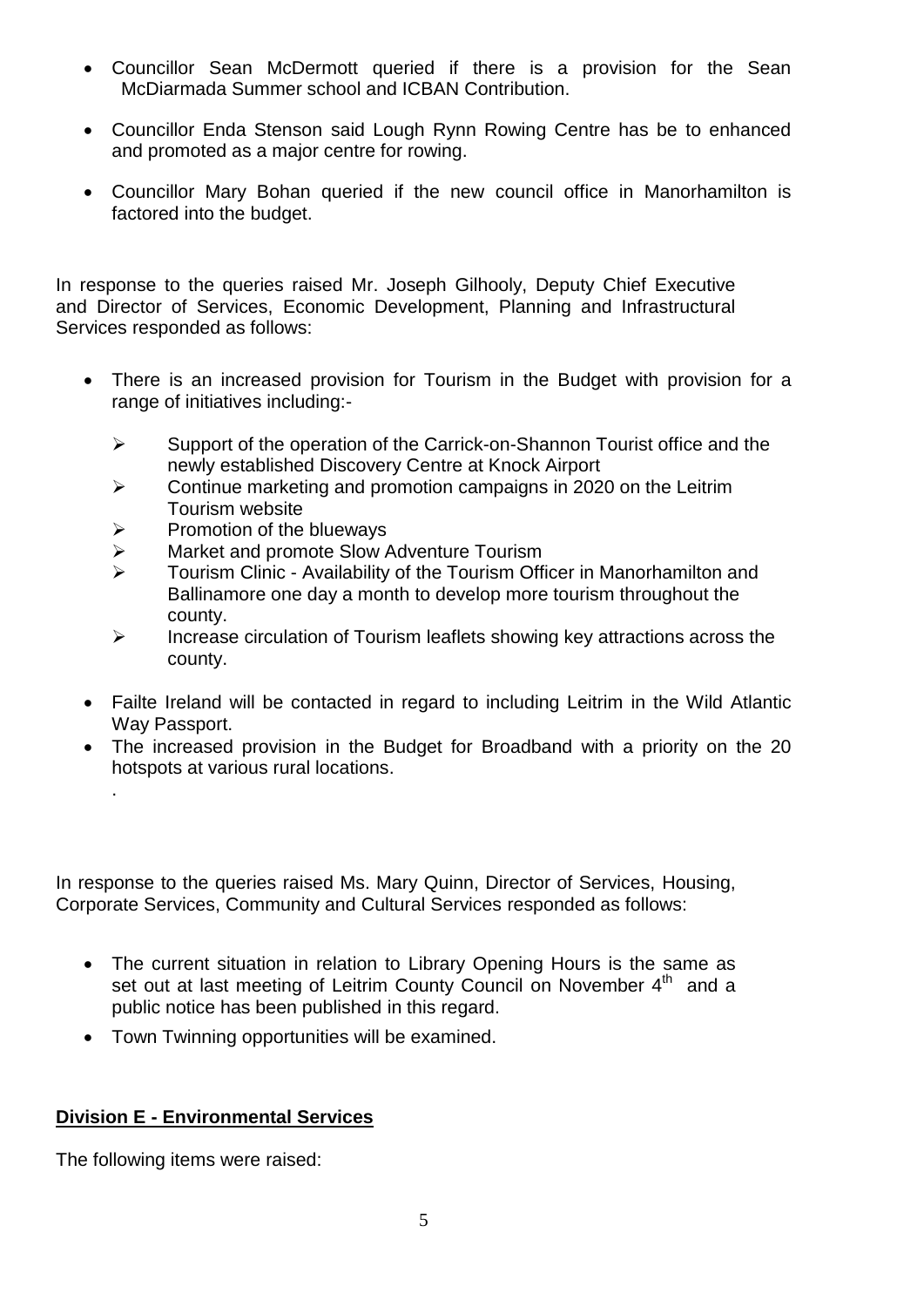Councillor Paddy O'Rourke paid tribute to the very successful recycling/green centres and proposed that the civic amenity site at Mohill be opened for an additional day per week.

In response to the queries raised Mr Vincent Dwyer, Head of Finance, Water, Environment, Climate Action and Emergency Services responded as follows:

• There is no provision in the budget to increase opening hours

# **Division F - Recreation & Amenity**

The following items were raised:

- Councillor Sean McGowan proposed that a sports bursary grant be made available to help support potential sports and help people who want to excel in a particular field.
- Councillor Sean McDermott called for outdoor leisure facilities be better maintained.

In response to the queries raised Ms. Mary Quinn, Director of Services, Housing, Corporate Services, Community and Cultural Services responded as follows:

 A provision will be made for a sports bursary and a scheme will be developed and this will be brought before the SPC for consideration.

In response to the queries raised Mr. Joseph Gilhooly, Deputy Chief Executive and Director of Services, Economic Development, Planning and Infrastructural Services responded as follows:

There is an increased provision is in the budget for upkeep of amenities.

### **Division H – Miscellaneous Services**

- Councillor Thomas Mulligan queried if utility companies are the biggest percentage of ratepayers in the County and how does the largest private business paying commercial rates compare with the rates paid by utility companies.
- Councillor Brendan Barry queried as to what percentage of rates is outstanding from other years.

Mr. Vincent Dwyer responded as follows:-

 Utility companies including Wind Farms and a number larger private rate payers make up 60%+ of the overall rate book.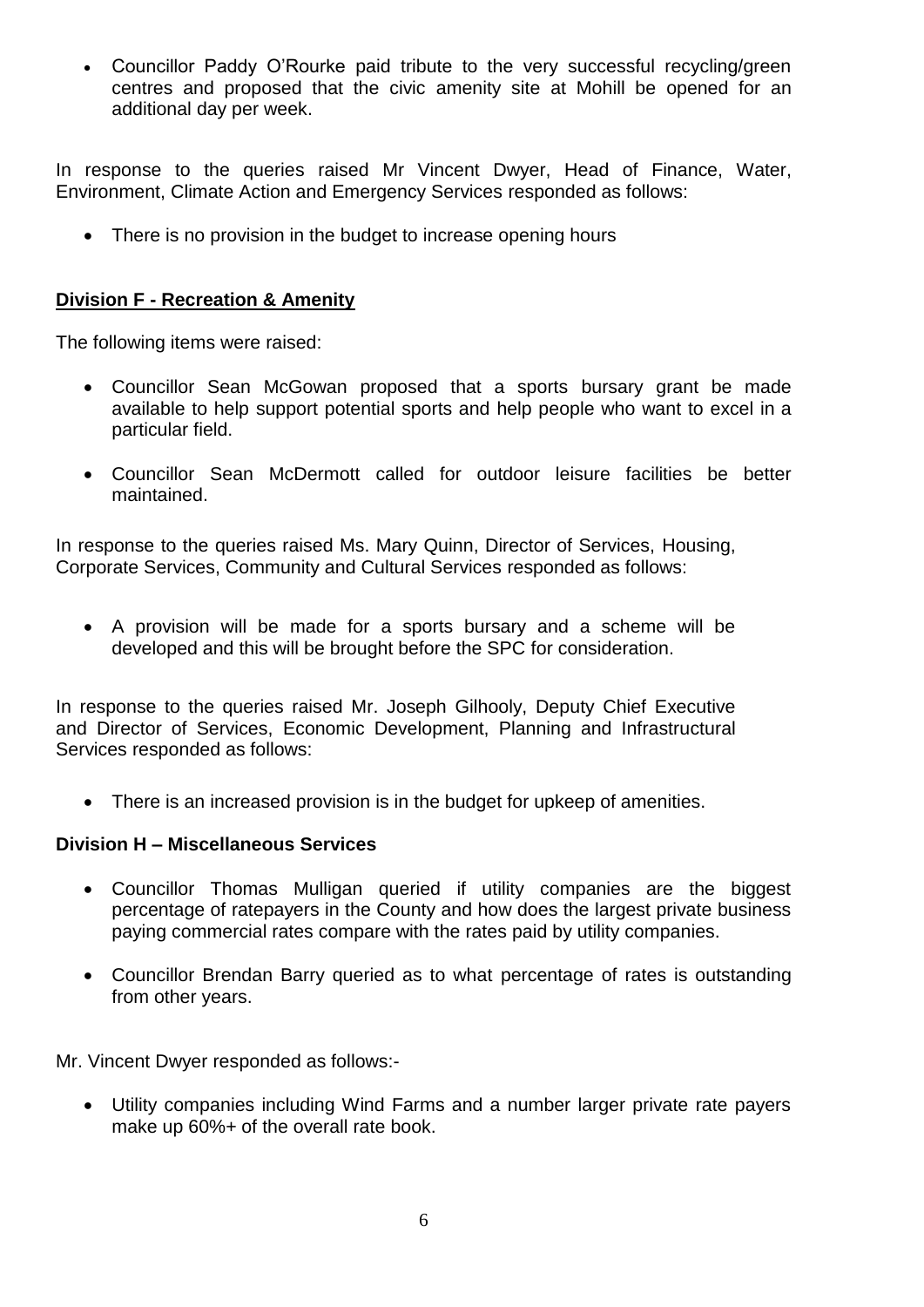In response to the queries raised Mr Vincent Dwyer, Head of Finance, Water, Environment, Climate Action and Emergency Services responded as follows:

 2018 Rate Collection figure is 83% and the 2019 Rate collection will be similar come year end.

Mr Lar Power, Chief Executive outlined he has sought a rate increase and is required to present a balanced budget to the Elected Members for consideration and adoption.

Mr Lar Power said that early progress on the Strategic Investment Programme has been made to date, with projects to a value of €48m already secured through Project Ireland 2040 grant funding schemes, involving a commitment by Leitrim County Council to provide local match funding of almost €6m, representing 23% of the overall match funding requirement of €26m that the Council must raise to deliver on the 6 year Strategic Capital Investment programme.

Mr Power said that the new offices of Leitrim County Council are not proceeding at this time and the €5m will be available to finance match funding requirements however there is still an additional borrowing requirement of €21m.

Mr. Power outlined that the 15% Local Property Tax increase for 2020 will raise €320,000. He further outlined that the impact for 99% of households will be less than €1 per week, 60% of households will incur an increase of 26c per week and a further 35% of households will incur an increase of 65c per week.

Mr Power said the draft budget proposed a 6.5% rates increase. He acknowledged that he is conscious of the impact of the increase on commercial businesses however noted that there has been no rates increase since 2008 and over 70% of rates payers had a reduction through the 2017 Revaluation process. In particular he made the following points

- 72% received a reduction In Retail (55% greater than 20%)
- In Hospitality 59% received a decrease
- Rate increases sought pre 2008 ranged from 5% to 9% with an average of 5% approved from 1999-2008

Mr Power outlined that a 6.5% rate increase for the Retail sector will cost €2.42 per week, and €5.67 per week of an increase in the hospitality sector. Mr Power outlined that in approving the budget Leitrim County Council will take a major step in securing investment of €276m for the County over the next 6 years. This investment programme when delivered will see the focused and targeted delivery of projects right across the County in areas such as regeneration and development of town centres, infrastructure development, tourism development, job creation, community development, environment protection. Mr Lar Power described the investment programme as 'unprecedented and a significant opportunity to leverage substantial funds from Project Ireland 2040 and he acknowledged the challenge presented to the Elected Members in approving the budget. However, the implementation of this ambitious investment plan for County Leitrim requires the Council to invest €26m of locally raised funds.

Mr Lar Power recommended the presented budget for adoption.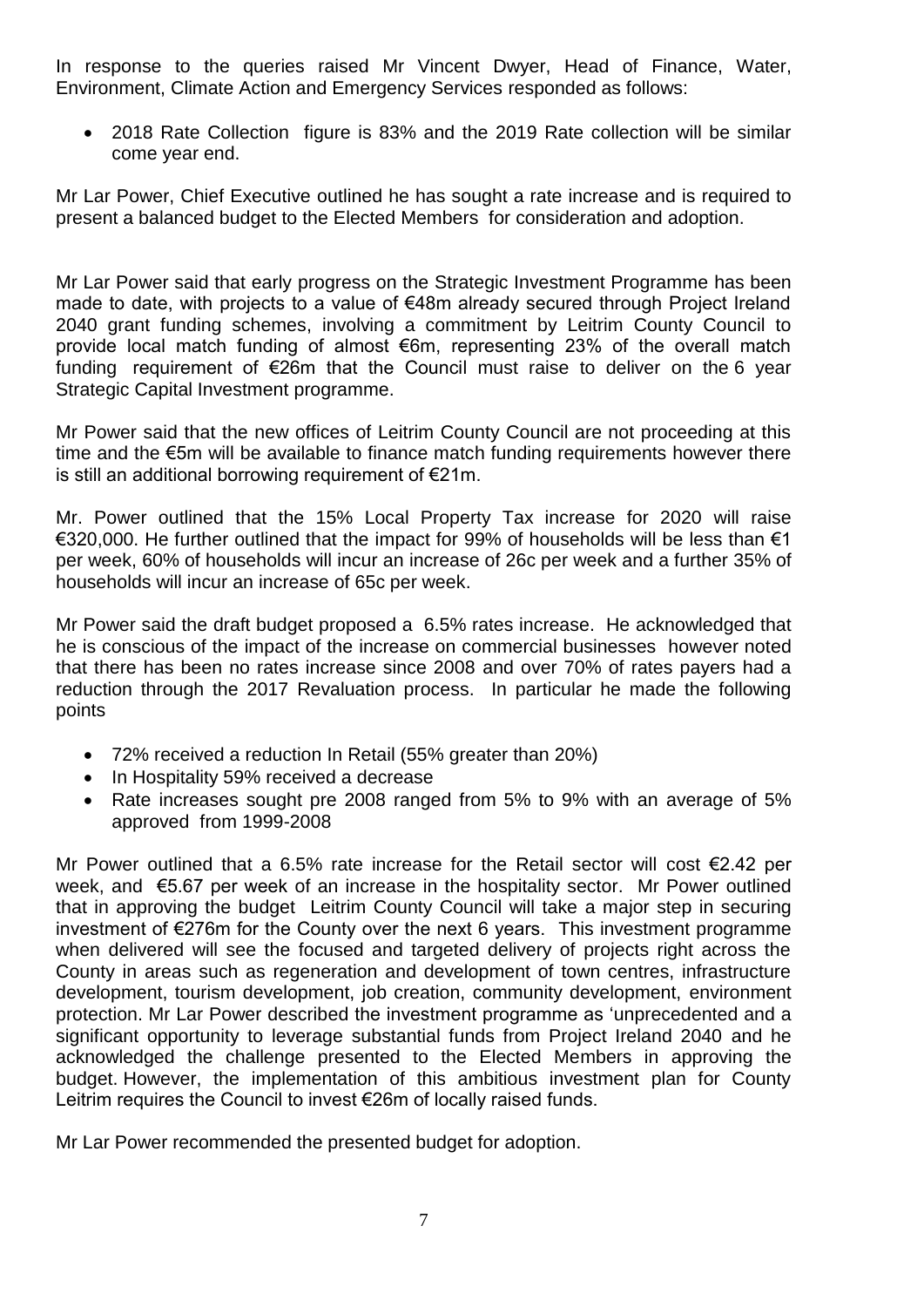Councillor Brendan Barry noted that the rates figure for outstanding rates at September 2019 is 9% behind 2018. Councillor Barry said he was not happy with the way the budget was being discussed and queried why Item No 3 on the Agenda and Item No 4 on the Agenda for the meeting today are to be dealt with after the budget item.

Mr Power accepted that Item 3 & Item 4 on the Agenda should be dealt with before the Budget is adopted.

Mr Power advised the Members to firstly consider the application of a 75% Commercial Rates Vacancy Refund for 2020 in respect of rateable vacant properties, in the administrative area of Leitrim County Council.

Councillor Des Guckian said this matter has already been decided on. Mr Lar Power said it is a requirement of the budget process that the application of a 75% Commercial Rates Vacancy Refund for 2020 in respect of rateable vacant properties be considered each year.

Councillor Enda McGloin outlined that in considering what has been presented in the budget and recent funding announcements there is an obligation on Leitrim County Council to provide match funding. He acknowledged that this will have a burden on ratepayers and proposed a 5% rates increase. This was seconded by Councillor Sean McGowan.

Councillor Mary Bohan supported the proposal acknowledging the impact on ratepayers. Councillor Mary Bohan referred to the low rates base in County Leitirm and reiterated that Leitrim County Council should get an additional allocation from Government.

Councillor Mary Bohan sought assurances that there is not going to be an increase in rates every year as she would have a difficulty in supporting an increase in rates next year.

Councillor Padraig Fallon acknowledged that some ratepayers cannot afford an increase but some can afford this increase. Councillor Fallon expressed his concerns about the accumulative effect this will have on rural pubs as some pubs.

Councillor Fallon paid tribute to staff and community groups for sourcing funding for projects and said that the current rates system needs to be reviewed and he questioned if this is this going to increase arrears.

Councillor Finola Armstrong McGuire said she would like to see the money ring fenced and for this to be labelled as such. Cllr Armstrong McGuire called on ratepayers to contact the Valuation Office to assess the valuation of their properties.

Councillor Gerry Dolan said he would not support an increase in rates.

Councillor Felim Gurn said he would support the increase and acknowledged that the Council needs resources.

Councillor Des Guckian concurred with Cllr Fallon and said people cannot afford to pay anymore.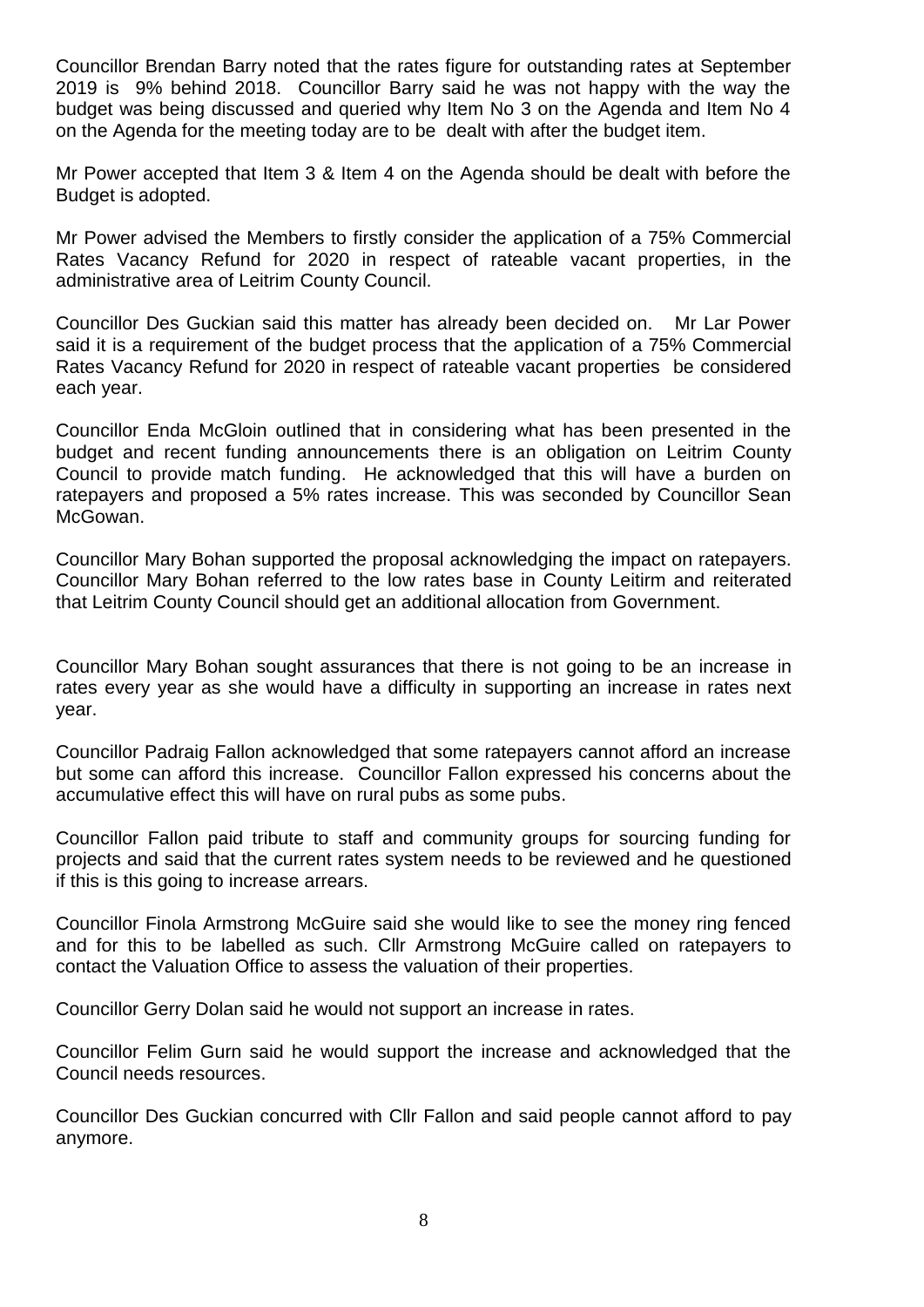Councillor Brendan Barry outlined that while he understood the reasons behind the proposal he was opposing to the increase.

Councillor Frank Dolan welcomed the Strategic Investment Programme. Cllr Dolan noted that the proposed 5% is a big increase and he said that there is a difference in the volume of footfall in our towns. Councillor Dolan said that a number of businesses are already considering closing. He outlined that evidence would be required to show benefits of attracting additional funding.

Mr Vincent Dwyer said that there is buoyancy every year with new listings etc and the rate book is very fluid.

# **19/203**

### **11/11/2019 Adoption of Draft Budget for the financial year ending 31st December 2020**

Councillor Enda McGloin proposed a 5% rates increase and seconded by Councillor Sean McGowan.

Councillor Padraig Fallon made a counter proposal proposing not to increase the rates and seconded by Councillor Des Guckian.

Mr Kieran Brett, Meetings Administrator outlined that as there were two proposals a vote would have to be taken. He advised that the vote would be taken in relation to the counter proposal. The result of the poll taken was as follows:

| No increase in Commercial Rates for 2020 |                 |                |                         |  |
|------------------------------------------|-----------------|----------------|-------------------------|--|
| <b>Against</b>                           | For             | <b>Abstain</b> | <b>Absent</b>           |  |
| Armstrong-McGuire, Finola                | Barry, Brendan  |                | Reynolds,<br>Flynn, Ita |  |
| Bohan, Mary                              | Dolan, Gerry    |                |                         |  |
| Dolan, Frank                             | Fallon, Padraig |                |                         |  |
| Ellis, Caillian                          | Guckian, Des    |                |                         |  |
| Farrell, Paddy                           |                 |                |                         |  |
| Gurn, Felim                              |                 |                |                         |  |
| McDermott, Sean                          |                 |                |                         |  |
| McGloin, Enda                            |                 |                |                         |  |
| McGowan, Sean                            |                 |                |                         |  |
| Mulligan, Thomas                         |                 |                |                         |  |
| O'Rourke, Paddy                          |                 |                |                         |  |
| Stenson, Enda                            |                 |                |                         |  |
| Warnock, Justin                          |                 |                |                         |  |
|                                          |                 |                |                         |  |
| 13                                       | 4               | $\bf{0}$       |                         |  |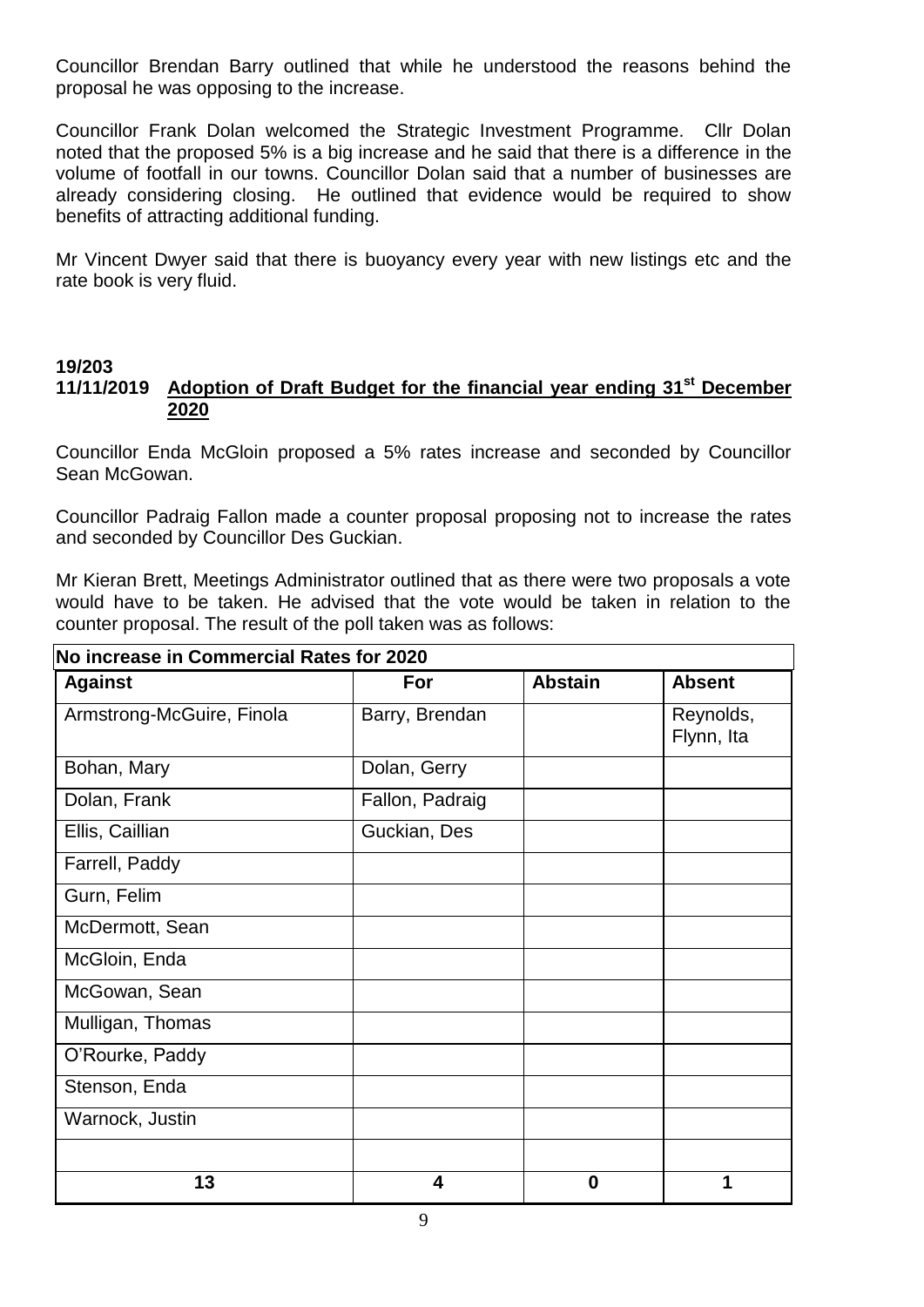Mr Brett outlined that as there was one member absent there was a total of 17 votes; with 13 votes against and 4 votes in favour of the counter-proposal. He outlined accordingly, that the counter-proposal was defeated and the original proposal is carried:

# *Proposed by Councillor Enda McGloin seconded by Councillor Sean McGowan AND AGREED*

"That the commercial rates be increased by 5%"

Mr Lar Power said that with a 5% increase in the General Rate on Valuation it paves the way for the Council to secure a scale of investment going forward and provides a ring fenced fund to match fund the strategic investment programme.

### *Proposed by Councillor Enda McGloin seconded by Councillor Sean McGowan AND AGREED*

"That Leitrim County Council adopts for the financial year ending 31<sup>st</sup> December 2020, the Budget set out in Tables A - F, and further resolves to determine in accordance with the said Budget the rates set out in Table A to be the annual rate on valuation to be levied for 2020 for the purposes set out in those Tables."

### **19/204 11/11/2019 Determination of Annual Rate on Valuation**

#### **Proposed by Councillor Enda McGloin seconded by Councillor Felim Gurn AND RESOLVED**

"That Leitrim County Council hereby determines in accordance with the Budget as proposed and adopted by the Members, the Annual Rate on Valuation to be levied for the several purposes specified in the Budget for the financial year ending 31<sup>st</sup> December, 2020."

Mr Power outlined that he had proposed a 6.5% Commercial Rates increase, this is now reduced by 1.5% and the new rates increase is 5% with a new Annual Rate of Valuation of 0.2208.

# *19/205 11/11/2019* **Application of a 75% Commerical Rates Vacancy Refund**

Councillor Padraig Fallon queried how much revenue this has generated to date.

Mr Lar Power said that there were 174 vacant properties last year and this accrued €12,907 in total.